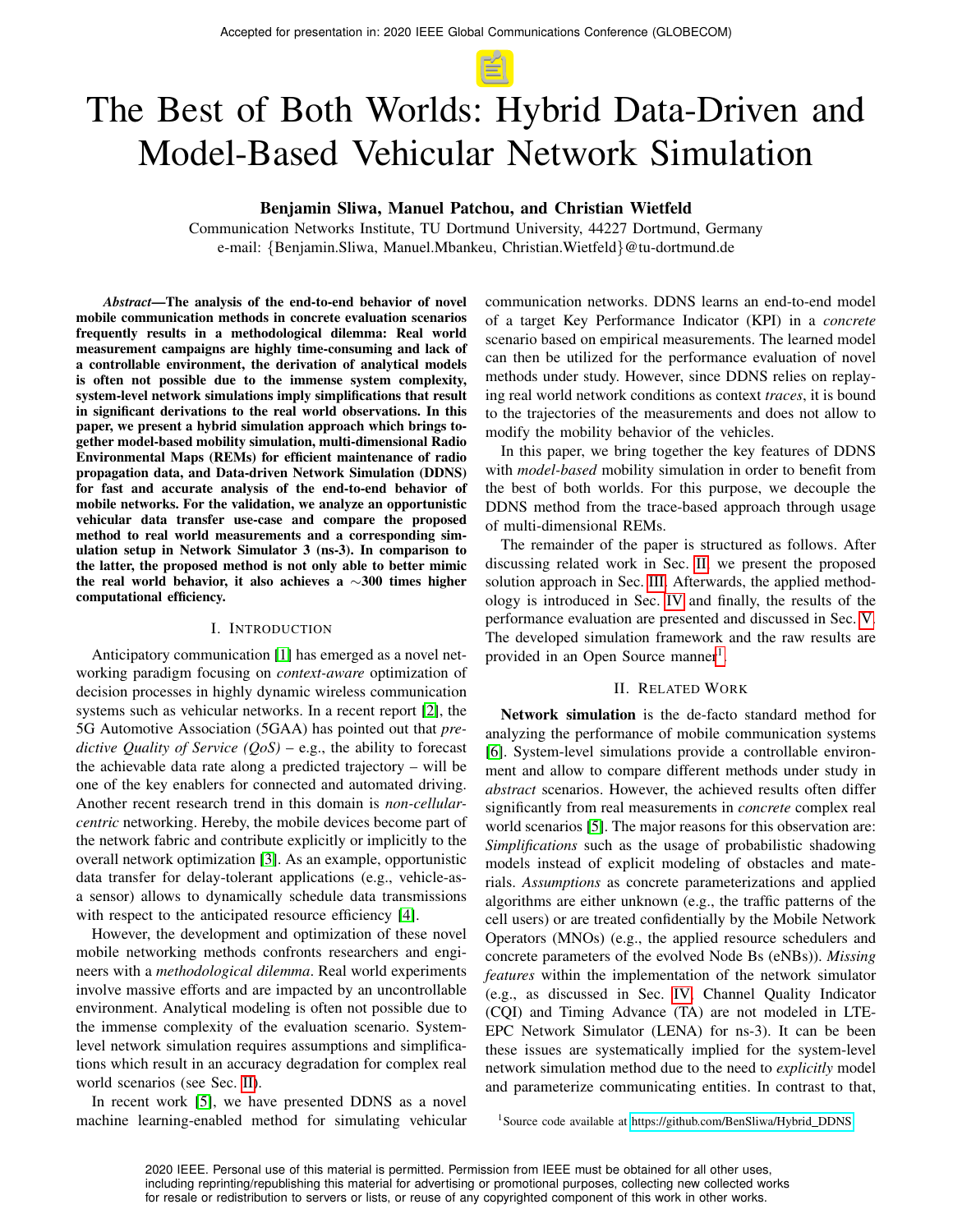the DDNS method [\[5\]](#page-5-4) – which is applied in a modified version in this paper – uses machine learning to *implicitly* learn the context-dependent behavior of an observed performance indicator only based on empirical measurements. As an alternative to model-based methods, REMs [\[7\]](#page-5-6) represent a *datadriven* approach for considering radio propagation effects in wireless network simulations. Hereby, models are replaced by geospatially aggregated radio measurements which are often obtained in a *crowdsensing* manner.

Machine learning has achieved great attention within the wireless research community [\[8\]](#page-5-7) as its inherent capability of exposing hidden interdependencies between measurable variables allows to derive models for processes which are too complex to describe analytically. In their technical recommendation Y.3172 [\[9\]](#page-5-8), the International Telecommunication Union (ITU) presents an architectual framework for machine learning-based decision making in future networks. Hereby, a simulation-based *digital twin* of the network allows to safely explore the impact of different decision alternatives before actual actions are performed in the real world *underlay network*. It can be expected that the emerging research field of machine learning-based end-to-end system modeling [\[10\]](#page-5-9), [\[5\]](#page-5-4) will further stimulate the progression in this field.

As an example for machine learning-based radio propagation analysis, Thrane et al. [\[11\]](#page-5-10) propose a model-aided *deep learning* method which implicitly extracts radio propagation characteristics from top-view geographical images. In comparison to ray tracing techniques which are applied in a model of the same evaluation scenario, the machine learningenabled method is able to reduce the average Reference Signal Received Power (RSRP) prediction error by more than 50 %. However, although deep learning has achieved impressive results in the image processing domain, it is not a universal remedy for all optimization problems in engineering. In the wireless communications domain, the amount of training data is often limited since data has to be acquired in complex measurement campaigns. Due to the *curse of dimensionality* [\[12\]](#page-5-11), deep learning techniques often get outperformed by simpler models such as Random Forests (RFs) [\[13\]](#page-5-12) which are able to better cope with smaller data sets (e.g., for mobile data rate prediction as discussed by [\[5\]](#page-5-4)).

## <span id="page-1-0"></span>III. HYBRID DATA-DRIVEN AND MODEL-BASED VEHICULAR NETWORK SIMULATION

In this section, the proposed hybrid simulation method and its core modules are introduced. The overall goal is to analyze the performance of a novel *method under study* in a *concrete* real world scenario. As shown in Fig. [1,](#page-1-1) the proposed approach consists of four core components – the method under study, a model-based mobility simulator, a multi-dimensional REM, and a DDNS setup.

Method under Study: In the following, we illustrate the application of the proposed method based on an example use case focusing on opportunistic vehicular sensor data transmission. For this purpose, we analyze the resulting end-to-end data rate S of different transmission schemes as target KPI.



<span id="page-1-1"></span>Fig. 1. System architecture model for the proposed hybrid vehicular network simulation method. In the offline training phase, the machine learning models utilize the whole REM data set as a priori information. In the online application phase, predictions are performed based on the looked up values for the corresponding vehicle locations. (Map data: ©OpenStreetMap contributors, CC BY-SA).

Model-based Mobility Simulation: The mobility behavior of the vehicles is represented by a mobility simulation framework which utilizes validated analytical models for the different components such as automatic cruise control and routing. Hereby, the model-based approach allows to analyze the impact of arbitrary traffic conditions and routing paths on the behavior of the method under study. For this purpose, we apply Lightweight ICT-centric Mobility Simulation (LIMoSim) [\[14\]](#page-5-13) which provides integrated support for real world map data from OpenStreetMap (OSM).

Multi-Dimensional Radio Environmental Map: Within the proposed data-driven simulation approach, radio propagation and protocol effects are implicitly learned by a combination of end-to-end machine learning algorithms. For enabling this data-driven approach, it is assumed that measurement data for the target KPI is available as *a priori information*. This data can either be obtained by performing initial real world measurements, through open data sets such as [\[15\]](#page-5-14), [\[11\]](#page-5-10), or via crowdsensing-based services.

For predicting the end-to-end data rate  $\tilde{S}$  as the considered target KPI, the User Equipment (UE)-based prediction method from [\[15\]](#page-5-14) is applied. Multiple features from different logical context domains are considered:

- Network context: RSRP, Reference Signal Received Quality (RSRQ), Signal-to-interference-plus-noise Ratio (SINR), CQI, TA
- Mobility context: Velocity, Cell id
- **Application context**: Payload size of the packet

While, the features of the mobility and application domains have to be acquired online during the simulations, the network context features are maintained in a multi-dimensional REM whereas each layer corresponds to one of the features for the machine learning process. For a given vehicle position  $P(t)$ , the corresponding feature set  $F(t)$  is looked up from the REM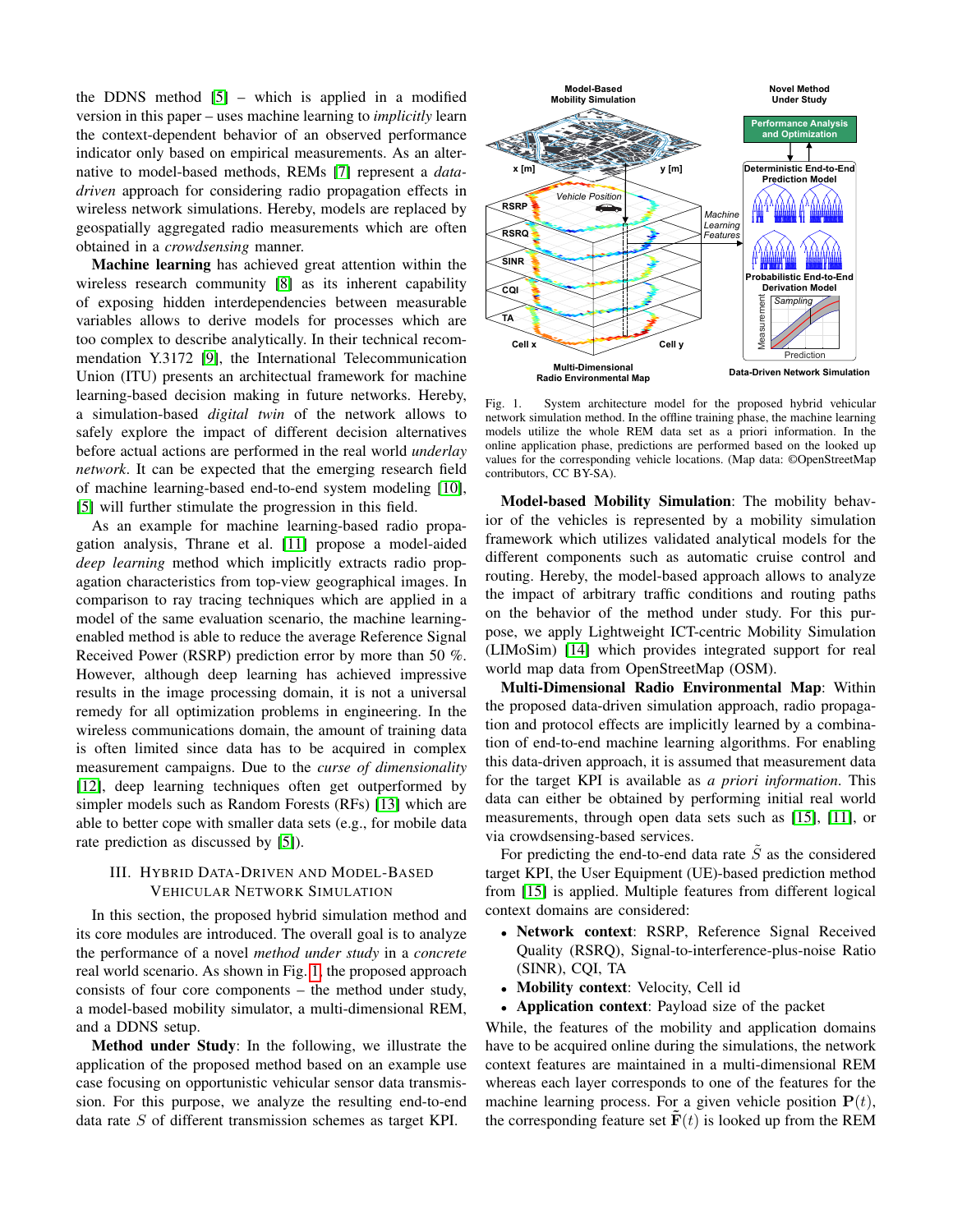$M$  as

$$
\tilde{\mathbf{F}}(t) = M\left(\lfloor \frac{\mathbf{P}(t)}{c} \rfloor\right) \tag{1}
$$

with  $c$  being the cell width which defines the map granularity.

Data-driven Network Simulation: Finally, the end-toend behavior of the observed KPI is simulated based on a modified DDNS setup. While conventional DDNS simulations according to [\[5\]](#page-5-4) are based on replaying context *traces*, the proposed approach utilizes the simulated trajectories and context lookups from the REM. DDNS simulations rely on two main building blocks which are realized as corresponding machine learning models:

- A deterministic prediction model is used to learn the end-to-end behavior of the considered indicator using supervised learning on the a priori data set. For the online prediction, the feature set  $F(t)$  is looked up from the REM and the data rate  $\tilde{S}(t)$  is predicted as  $\tilde{S}(t)$  =  $f_{ML}(\overline{F}(t))$  using the trained machine learning model  $f_{ML}$ . Due to the findings in [\[15\]](#page-5-14), this model is represented by a RF predictor. However, due to the deterministic nature of the learned model, identical feature sets will always result in identical predictions. In contrast to that, in the real world, the prediction models are imperfect which results in a difference between predictions and ground truth measurements.
- In order to represent this aspect within the simulation setup, a probabilistic derivation model is applied for learning the uncertainties of the prediction model of the previous step based on Gaussian Process Regression (GPR) [\[16\]](#page-5-15). Hereby, the Bayesian nature of this model class is exploited, since the resulting confidence function allows to sample data values from the whole value range of a given prediction. The sampled value is then utilized as a *virtual ground truth* (e.g., the achieved data rate  $S(t)$ ) of a transmission) within the simulation setup. A visual representation of a derivation model is shown in Fig. [1.](#page-1-1)

For a more detailed description about the DDNS-specific mechanisms, we forward the interested reader to [\[5\]](#page-5-4).

#### IV. METHODOLOGY

<span id="page-2-0"></span>In this section, the evaluation scenario as well as the tools and methods for the performance evaluation are presented.

### *A. Evaluation Scenario and Evaluated Methods*

For the validation of the proposed approach, we model a vehicle-as-a-sensor use case and compare the end-to-end data rates of different conventional and opportunistic data transmission schemes.

- Periodic data transfer with a fixed interval  $\Delta t = 10 s$
- Channel-aware Transmission (CAT) [\[17\]](#page-5-16) is a probabilistic data transfer scheme which derives a transmission probability based on measurements of the current SINR.
- Machine Learning CAT (ML-CAT) [\[4\]](#page-5-3) is a machinelearning-based extension to CAT. Instead of using raw



Fig. 2. Overview about the road network topology for the evaluation scenario. The overlay shows the RSRP layer of the REM along the evalation track (Map data: ©OpenStreetMap contributors, CC BY-SA).

<span id="page-2-1"></span>network quality measurements, ML-CAT applies an RFbased data rate prediction which is then used to compute the transmission probability.

Data is transmitted from a moving vehicle in the uplink and downlink direction through the public cellular network using Transmission Control Protocol (TCP). A virtual sensor application generates 50 kByte of data per second which is buffered locally until the transmission decision is made for the whole data buffer. Fig. [2](#page-2-1) shows the map of the evaluation scenario as well as the RSRP layer of the REM.

## *B. Data Analysis*

All prediction models are trained with the Open Source Lightweight Machine Learning for IoT Systems (LIMITS) [\[18\]](#page-5-17) framework which provides high-level automation for validated Waikato Environment for Knowledge Analysis (WEKA) [\[19\]](#page-5-18) models and supports the generation of  $C++$  code for trained machine learning models. For the generation of the GPR-based derivation models required for the DDNS, we utilize the *Statistics and Machine Learning Toolbox* of MATLAB.

As performance metrics for the resulting prediction errors, we consider Root Mean Square Error (RMSE) and Mean Absolute Error (MAE) which are computed as

$$
\text{MAE} = \frac{\sum_{i=1}^{N} |\tilde{y}_i - y_i|}{N}, \quad \text{RMSE} = \sqrt{\frac{\sum_{i=1}^{N} (\tilde{y}_i - y_i)^2}{N}}.
$$

with  $\tilde{y}_i$  being the current prediction,  $y_i$  being the current true value, and N being the number of samples.

For all data analysis results, we apply 10-fold cross validation. Based on the findings of related work, the following analyses focuses on using the RF model for performing the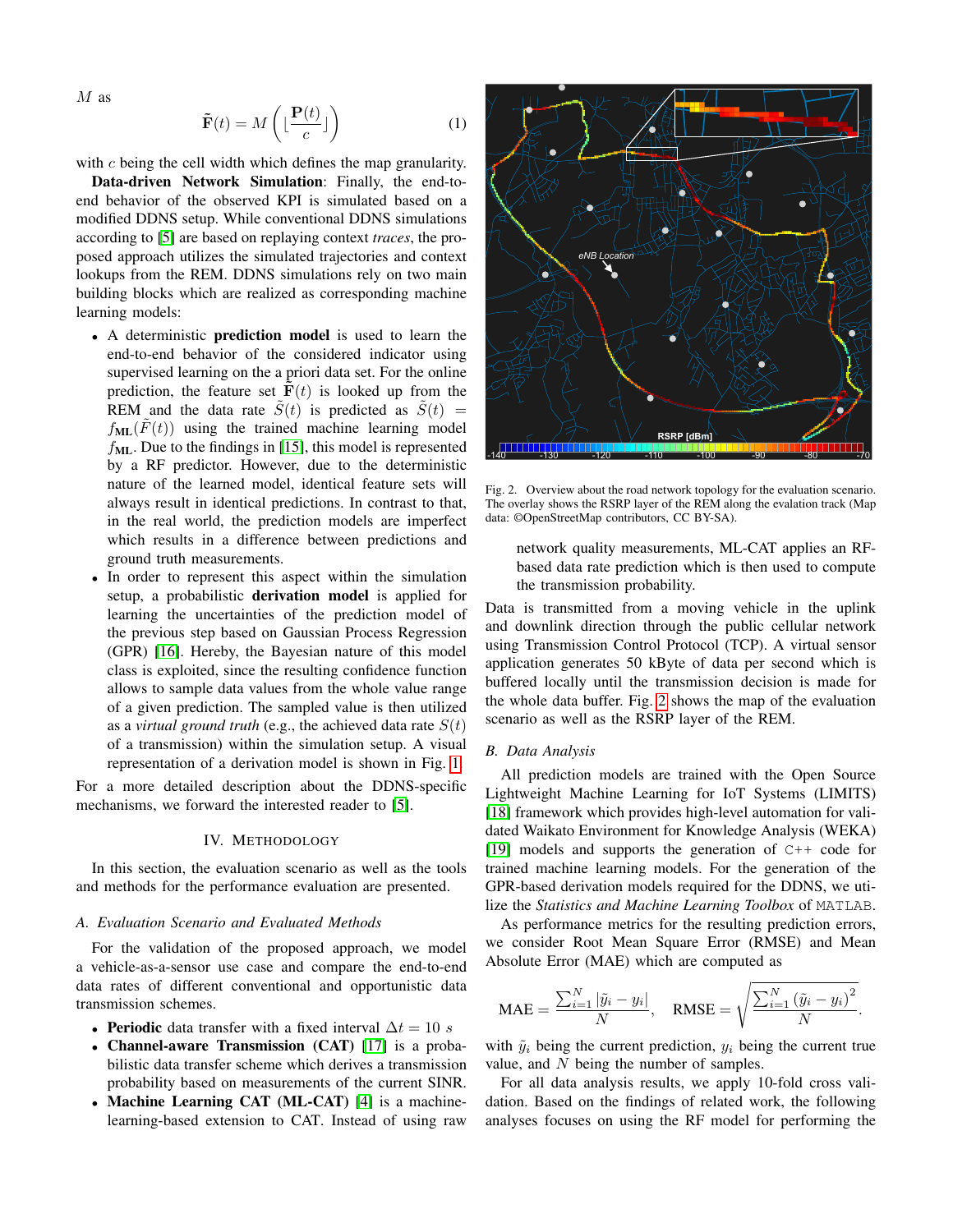

Fig. 3. Impact of the cell width c of the radio environmental map on the resulting lookup accuracy for different network context features.

<span id="page-3-2"></span>

<span id="page-3-3"></span>Fig. 4. Impact of the cell width of the radio environmental map on the resulting data rate prediction error. The errorbars show the standard deviation of the 10-fold cross validation.

data rate predictions. A deeper analysis about the performance of different machine learning models can be found in the indepth study in [\[5\]](#page-5-4).

#### <span id="page-3-4"></span>*C. Reference Discrete Event Simulation Setup in ns-3*

For comparison, a classic Discrete Event Simulation (DES) based setup is created using the Long Term Evolution (LTE) framework LENA [\[20\]](#page-5-19) for ns-3 [\[21\]](#page-5-20). All eNBs are positioned according to their corresponding real world locations. A summary of the simulation parameters is given in Tab. [I.](#page-3-1) However, since LENA is not capable of representing the whole real world feature set – CQI and TA are missing – the prediction models need to be simplified. As a result, the prediction performance is reduced: The average RMSE is increased from 3.9 MBit/s to 4.2 MBit/s.

TABLE I PARAMETERS OF THE NS-3 SCENARIO

<span id="page-3-1"></span>

| <b>Parameter</b>                  | Value                               |
|-----------------------------------|-------------------------------------|
| Carrier frequency                 | eNB-specific                        |
| <b>Bandwidth</b>                  | $20$ MHz                            |
| Transmission power $P_{TX}$ (UE)  | $23$ dBm                            |
| Transmission power $P_{TX}$ (eNB) | 43 dBm                              |
| Channel model                     | HybridBuildingsPropagationLossModel |
| Number of simulation runs         | 30                                  |

## V. RESULTS

<span id="page-3-0"></span>In this section, the impact of using REM for modeling radio channel conditions is evaluated. Afterwards, the proposed approach is validated against real world measurements and existing simulation methods.

## *A. Radio Environmental Maps*

Due to the data aggregation performed within the REMs, the obtained values most likely differ from the individual measurements. Therefore, the impact of the aggregation granularity – represented by the cell width  $c$  – on the prediction of individual indicators as well as on the overall data rate prediction is investigated.

Fig. [3](#page-3-2) shows the resulting lookup errors as RMSE and MAE functions for different network context indicators. The highest accuracy is achieved for the smallest  $c$  values where most cells only consist of a single measurement. However, in order to allow the usage of REMs within the simulation process, the cell size needs to be large enough to achieve sufficient coverage of the whole evaluation trajectory and minimize the lookup miss ratio which is shown in Fig. [3](#page-3-2) (d). Remaining lookup misses can then be compensated by choosing the nearest neighboring cell.

As a direct consequence of these errors, also the machine learning based data rate prediction which uses the network context indicators as features is impacted by the chosen granularity. The resulting data rate prediction error in uplink and downlink direction is shown in Fig. [4.](#page-3-3) Two different behaviors can be observed. For  $c \leq 50$  m, a slight *aggregation gain* is achieved. In this region, the channel coherence does not change significantly between different measurements in the same cell. Therefore, the REM acts like a filter which compensates short term fluctuations of the different measurements. However, for  $c > 50$  m, the prediction accuracy is reduced for increasing  $c$  values as the cell width is too large to represent the local radio propagation characteristics accurately. This effect is more dominant in the uplink than in the downlink direction. As pointed out by the authors of [\[1\]](#page-5-0), the achievable downlink data rate is mainly determined by the resource competition between different cell users and less sensitive to radio propagation effects.

#### *B. Validation*

In the following, the proposed hybrid simulation method is compared to trace-based DDNS according to [\[5\]](#page-5-4), ns-3-based DES, and real world measurements in the same scenario. For all simulation methods, the overall goal is to maximize the congruency with the real world measurements.

The achieved data rate values for the different transmission schemes and performance evaluation methods are shown in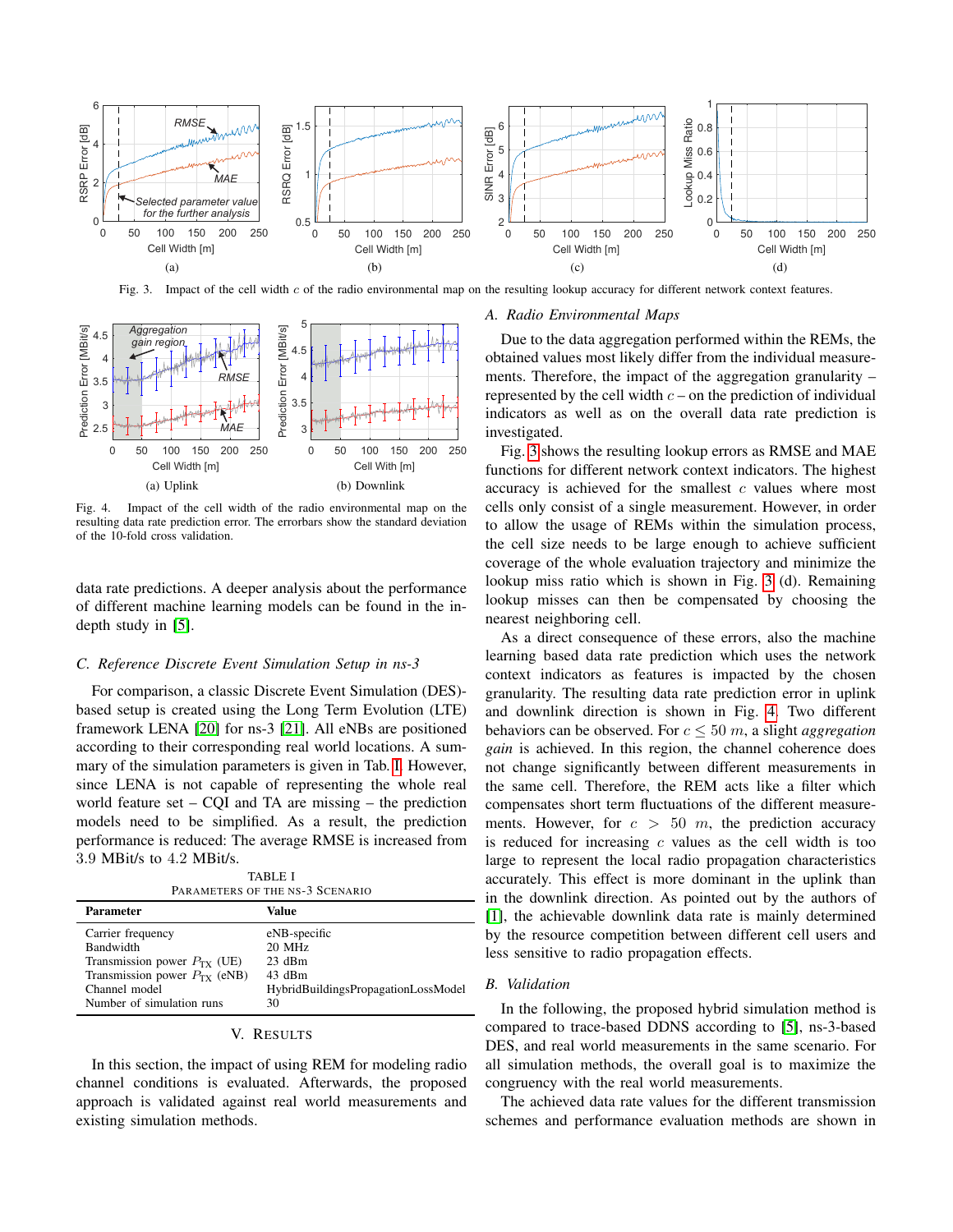

<span id="page-4-0"></span>Fig. 5. Comparison of the resulting end-to-end behavior of different opportunistic transmission schemes with different evaluation methods.

Fig. [5.](#page-4-0) It can be seen that the highest overlap between real world measurements and corresponding simulated behaviors is achieved with the DDNS method and the proposed hybrid simulation method. The simulation-based representation of the real world behavior is more accurate in the uplink than in the downlink direction. As discussed in the previous analysis (see Fig. [4\)](#page-3-3), the machine learning models work more precise in the uplink direction. Here, the end-to-end behavior is more determined by channel related effects which are well covered by the utilized feature set. As analyzed in [\[22\]](#page-5-21), the downlink data rate prediction accuracy could be significantly improved through consideration of load-depending features such as the number of active users and the amount of occupied Physical Resource Blocks (PRBs). However, as the UEs are not aware of these indicators, it would be required to implement a *cooperative* prediction approach where the eNBs actively distribute this information via control channel announcements. In contrast to the data-driven approaches, the modeling accuracy of the DES setup is significantly lower. Even more problematic, the massive improvements of the ML-CAT method over the CAT method are not represented at all: If the simulationbased performance analysis was used to make a decision for one or the other opportunistic data transmission method, the ns-3-based approach would likely lead to a wrong decision. As all CAT-based methods rely on detecting and exploiting *connectivity hotspots*, they are highly sensitive to the channel conditions. However, the stochastic channel models fail to represent the real world network behavior in the concrete evaluation scenario. In addition, the need to simplify the prediction model for ML-CAT (see Sec. [IV-C\)](#page-3-4) due to missing features results in a reduction of the accuracy. The aggregated modeling accuracy for all methods is shown in Fig. [6.](#page-4-1)



<span id="page-4-1"></span>Fig. 6. Relative aggregated modeling error for all considered simulation approaches.



<span id="page-4-2"></span>Fig. 7. Comparison of the computational efficiency for the considered performance analysis methods.

## *C. Computational Efficiency*

In addition to the achievable modeling accuracy, the required time to perform extensive simulation studies is another crucial factor that influences the choice of methods for the performance analysis. A comparison of the computational efficiency of the considered methods is shown in Fig. [7.](#page-4-2) The highest computational efficiency is achieved with the pure DDNS method which relies on context trace analysis. In comparison to the latter, the proposed hybrid method is impacted by the model-based mobility simulation (e.g., online routing) which reduces the simulation speed by a factor of 100. Still, it is able to benefit from the massive computational efficiency of the machine learning-based network simulation. The classical DES approach represented by ns-3 has the lowest computational efficiency as it requires to explicitly model communicating entities as well as their protocol stacks. For all methods, there are only marginal differences in the computation times of the different transmission schemes.

#### VI. CONCLUSION

In this paper, we presented a hybrid approach for simulating the end-to-end performance of vehicular communication systems which brings together model-based mobility simulation, multi-dimensional REMs, and data-driven network simulation. In constrast to existing methods that focus on modeling communicating entities and their corresponding protocol stacks, we utilize a combination of machine learning methods to model the end-to-end behavior of a target KPI. In a comprehensive validation campaign, the proposed method was able to mimic the real world behaviors of different opportunistic data transfer